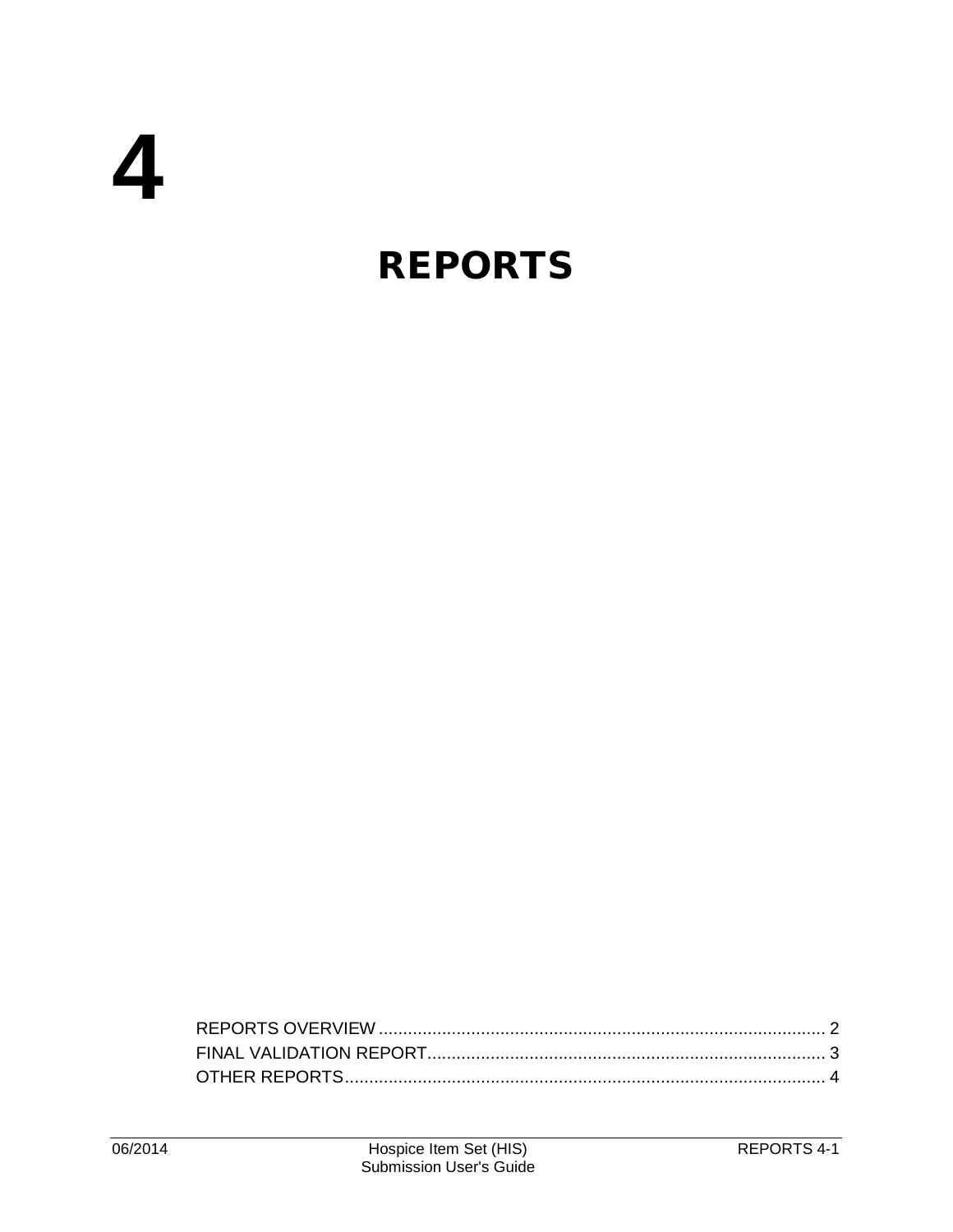# <span id="page-1-0"></span>**REPORTS OVERVIEW**

The reports available to you for viewing, analyzing, and managing HIS-related information are accessed in the CASPER Reporting application.

To access the CASPER Reporting application, select the CASPER Reporting link on the **Welcome to the CMS QIES Systems for Providers** page (Figure 4-1).

**Figure 4-1. Welcome to the CMS QIES Systems for Providers Page**

| ENTERS FOR MEDICARE & MEDICAID SERVICES                                                                                                                                                  |
|------------------------------------------------------------------------------------------------------------------------------------------------------------------------------------------|
| Welcome to the CMS QIES Systems for Providers                                                                                                                                            |
| Reminder: The Hospice System may be down for maintenance the third Sunday of each month. If you experience any problems submitting or retrieving<br>reports, please try again on Monday. |
| <b>Hospice User Registration</b>                                                                                                                                                         |
| <b>Hospice Submissions</b>                                                                                                                                                               |
| Hospice Submission User's Guide Choose a Section<br>$\blacktriangledown$<br>Select                                                                                                       |
| <b>CASPER Reporting - Select this link to access the Final Validation and Provider reports.</b>                                                                                          |
| <b>CASPER Reporting User's Manual: Choose a Section</b><br>Select                                                                                                                        |
| <b>QIES User Maintenance Application</b>                                                                                                                                                 |
| QIES User Maintenance Application User's Guide                                                                                                                                           |
| <b>Hospice Forms</b>                                                                                                                                                                     |
|                                                                                                                                                                                          |
| Accessibility Policy<br>Privacy Policy<br>Home<br>Help                                                                                                                                   |

**NOTE**: Refer to the CASPER Reporting Provider User's Guide for more information about requesting, viewing, printing, and saving reports in the CASPER Reporting application. To access the CASPER Reporting Provider User's Guide, select the section of interest from the *CASPER Reporting Users Manual* drop-down list of links.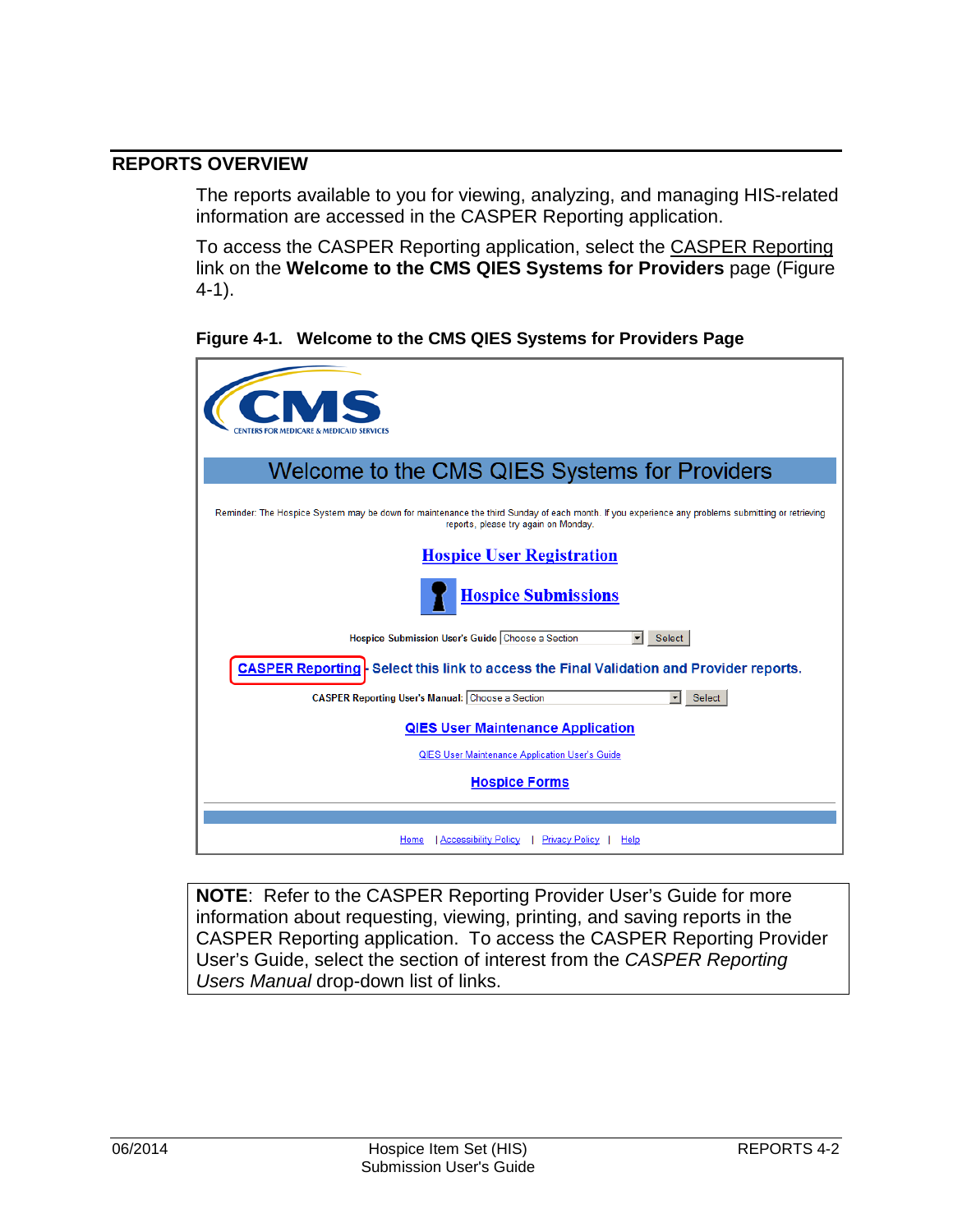# <span id="page-2-0"></span>**FINAL VALIDATION REPORT**

After your submitted HIS data file is successfully received at the National Submissions Database, the Hospice system validates the file structure and data content based upon the HIS data submission specifications. Within 24 hours of a successful submission, a system-generated Final Validation Report is available to you in the CASPER Reporting application. It is found in a final validation reports (VR) folder, which is named:

# **[State Code] HOSPC [Facility ID] VR**

**NOTE**: A Final Validation Report is not created if the Hospice system did not successfully receive your file. Certain other fatal errors in the submitted file structure or data may also prevent the creation of a Final Validation Report.

The name of the system-generated Final Validation Report includes the Submission ID assigned to the submitted file and the date and time the file was submitted. Final Validation Report name is formatted as follows:

### **[Submission Date & Time].[Submission ID]**

For example, the name of the system-generated Final Validation Report for a file that was submitted on 10/27/2014 at 2:54:32 p.m. (14:54:32 military time) and assigned a Submission ID of 12345 is:

#### **10272014145432.12345**

**NOTE**: The Submission ID and the Submission Date/Time are identified in the confirmation message you received when you successfully submitted the file. Please print the confirmation message or otherwise note this information so that you may identify the corresponding Final Validation Report in the CASPER Reporting application.

The Submission ID and the Submission Date/Time are also needed if you must report a problem with the submission to the QTSO Help Desk.

The Final Validation Report provides a detailed account of the errors found during the validation of the records in the submitted HIS file.

**NOTE**: Refer to Section 5 of the Hospice Submission User's Guide, *Error Messages*, for information about the various errors and warnings that may be noted in the Final Validation Report.

Final Validation Reports are available for 60 days in your facility's shared validation report (VR) folder, after which time they are purged.